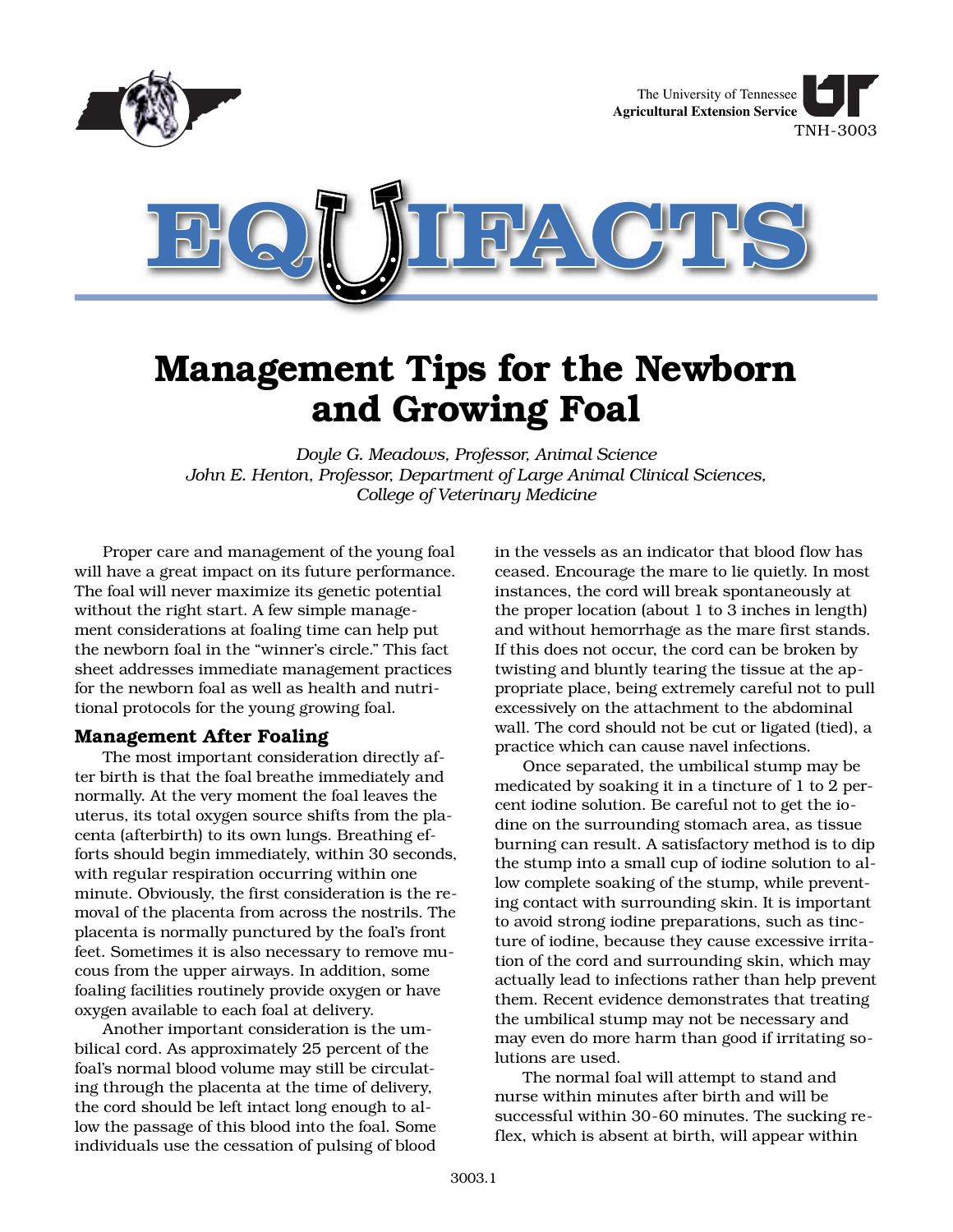the first 20-30 minutes. Cleanse the mare's udder and hind limbs before allowing the foal to nurse. There is evidence that foals get exposed to significant numbers of bacteria during teat-seeking behavior. Many foals have died from salmonella and other bacterial infections.

It is extremely important that the foal nurse as soon as possible to receive adequate quantities of colostrum. Colostrum, or "first milk," has many properties which are very beneficial to this newborn foal. It is high in nutrient content, has laxative properties and most importantly, is very high in antibodies and other factors important for developing the foal's immunity. Unlike the human newborn, which has received most its "passive immunity" by transfer of antibodies through the placenta during gestation, the foal is born deficient in antibodies and lacks adequate immunity. Therefore, the newborn foal is relatively incapable of fighting off disease before it obtains colostrum. The foal which has received and absorbed adequate amounts of colostrum is more capable of fighting off disease because of this colostral "passive immunity." It protects the foal until it is able to produce its own "active immunity," or the production of antibodies within its own body. The process of active immunity begins soon after birth, typically reaching full adult capacity by four months.

There are other important facts about colostrum which can aid in foaling management. First, colostrum formation occurs during the last few weeks of pregnancy with the antibody content normally highest at birth. Second, the ability of the foal's intestine to absorb colostrum is most active at birth and declines steadily over the next 24 hours. In fact, colostral secretion and absorption is minimal after 12 hours. "Gut closure" is stimulated by absorption of protein; therefore, if a foal does not nurse, milk should not be given before colostrum, or the absorption of colostrum will be compromised.

Several factors can result in "failure of passive transfer" (FPT), or the failure of the foal to receive adequate colostral antibodies. Probably the most common cause of failure of passive transfer is low antibody content of the mare's colostrum, a condition which is more common in young maiden mares. Another cause is a mare that drips milk excessively before foaling so that the colostrum, which is produced only once, is lost onto the ground. Even if the mare produces adequate colostrum, failure of passive transfer can occur if the foal is weak or diseased and is unable to obtain the colostrum. Another cause of FPT is the failure of the foal to absorb the colostrum. A premature

foal may not receive adequate antibodies because the mare may not yet have produced colostrum high in antibody content. The quality of the colostrum can be determined with a colostrometer, which estimates the amount of antibodies by measuring specific gravity.

Attempts can be made to counterbalance any of the above causes for failure of passive transfer. One of the most practical methods is to collect small quantities  $\frac{1}{2}$  to 1 pint) of colostrum from several mares immediately after birth or large quantities from a mare which has lost her foal. This colostrum can be frozen and stored for more than a year without significant loss of quality. The foal of the mare whose colostrum is antibody-deficient could be supplemented with this additional colostrum immediately after birth. This frozen colostrum could also be used for a weak or premature foal, provided either by a nursing bottle or by passing a stomach tube if the foal is unable to nurse.

It is very important to avoid giving colostrum or milk by bottle if the foal cannot suck and swallow normally or an aspiration pneumonia will surely occur. The foal may not cough when aspirating milk so it is easy to misinterpret where the milk is going. If the foal is not sucking and swallowing, yet the milk is disappearing, it is going into the trachea and lungs.

A mare that begins to lose milk through dripping could be induced to deliver the foal early, based on several criteria which would determine her readiness. This foal also might be a candidate for colostrum from the frozen bank.

Approximately 25 percent of all foals experience either partial or complete failure of passive transfer. These foals are much more susceptible to infections, especially respiratory infections, gastrointestinal infections and septicemia (bacteria within the blood stream which are spread throughout the body). The mortality rate for septicemia is very high, around 75 percent.

Fortunately, several different tests are available which can test the foal's immunity. Depending on the test used, a veterinarian can determine if the foal's antibody levels are adequate, if the foal has experienced failure of passive transfer or if it has experienced partial failure. Specific tests are also available which can identify exactly which immunoglobulins are deficient.

If a foal is shown to have failure or partial failure of passive transfer, the veterinarian will make specific recommendations for treatment. Colostrum is usually the treatment of choice if the foal is less than 12 hours of age. Plasma administered into the vein may be necessary. The veterinarian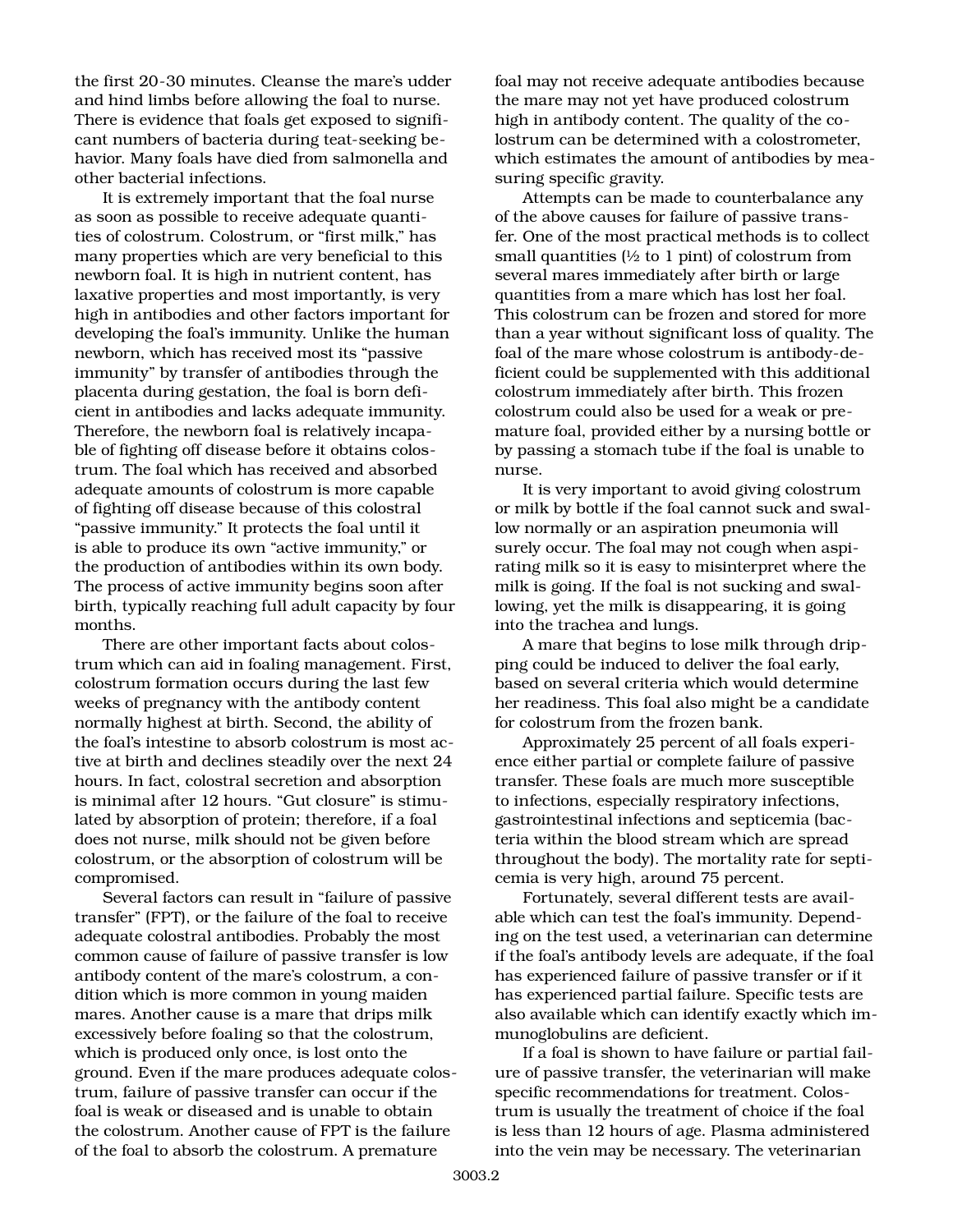will evaluate the foal, its surroundings and other circumstances to determine if treatment is necessary and, if so, which treatment is best.

Another important management consideration is to make sure that the foal passes the meconium (waste material/fetal excrement) in the digestive system. The foal should pass the meconium during the first eight to 10 hours after birth. Excessive ringing of the tail and straining may indicate the foal is constipated and should be treated to enable the passage of the meconium. This can be accomplished with a warm, soapy water or commercial phosphate enema. Enemas must be administered with caution, ideally by gravity flow, as damage or even rupture of intestine may result. When constipation exists in the newborn foal, it takes an observant manager to detect the situation. Most meconium impactions resolve with minimal intervention; however, a constipated foal must be watched closely and veterinary care sought when needed because surgery is occasionally necessary.

Exercise is important for the newborn foal. Allow the mare and foal access to a pasture or paddock. This not only provides activity to strengthen muscles and ligaments but is also good psychological conditioning for both mare and foal.

### **Internal Parasite Control**

Deworming on a routine basis, in addition to prevention and control measures, is an important part of a foal's health program. Medications used to control worms and break life cycles can be administered directly into the stomach with a stomach tube, fed in combination with rations or placed inside the mouth in the form of a paste. The availability and cost effectiveness of paste dewormers make them an excellent choice for controlling worms in horses. In addition, it is generally much safer and less traumatic to simply put a paste dewormer in the mouth of a foal rather than passing a stomach tube.

There are many commercial deworming preparations available. You may need to change medications periodically to prevent parasite resistance to certain drugs. Different dewormers may work best on different parasites. For example, some deworming medications will control ascarids, strongyles and pinworms but not bots; therefore, an additional medication should be used that will control bots.

Many veterinarians in Tennessee are recommending worming foals on a monthly basis until one year of age. However, deworming when the foal is two months old and every two months for the first year is more economical and in the long run

may be a more effective parasite control program. New research on internal parasite control is currently being conducted at several universities, so it would be advisable to discuss deworming schedules with your local veterinarian annually.

Internal parasite control is much more than simply deworming horses. An Agricultural Extension Service fact sheet, TNH-4002 **Control of Internal Parasites of the Horse**, will provide additional information and is available from county Agricultural Extension Service offices.

## **Disease Control**

A series of immunizations is needed to protect the foal as it matures. Vaccines are usually administered when antibodies received from colostrum have declined, because colostral antibodies may interfere with the foal's ability to produce long-lasting immunity. Foals should begin their vaccination program at three months of age. Second vaccinations (boosters) are needed one month later to establish sufficient immunity.

Tennessee foals should be routinely vaccinated for tetanus, Eastern and Western encephalomyelitis (EEE, WEE), equine influenza and rhinopneumonitis. Immunization against strangles, Potomac Horse Fever, rabies and other diseases may be warranted under certain conditions. A fact sheet, TNH-4001 **Control of Infectious Diseases of Horses**, is available from county Agricultural Extension Service offices in Tennessee. This publication provides a discussion of horse diseases along with prevention and control measures.

The following is a vaccination schedule for foals:

#### *Birth*

If the mare was vaccinated one month prior to foaling and the foal received adequate colostrum, no vaccination is required. If not, tetanus antitoxin should be given at birth.

#### *Third Month*

Tetanus, EEE and WEE, Influenza and Rhinopneumonitis

#### *Fourth Month*

Tetanus, EEE and WEE, Influenza and Rhinopneumonitis

Yearly boosters for all of the above vaccines are required. However, horses receiving the influenza and rhinopneumonitis (respiratory form) vaccine should be revaccinated every 60-90 days. Immunity to these diseases is short and revaccination is necessary. If winters are mild enough